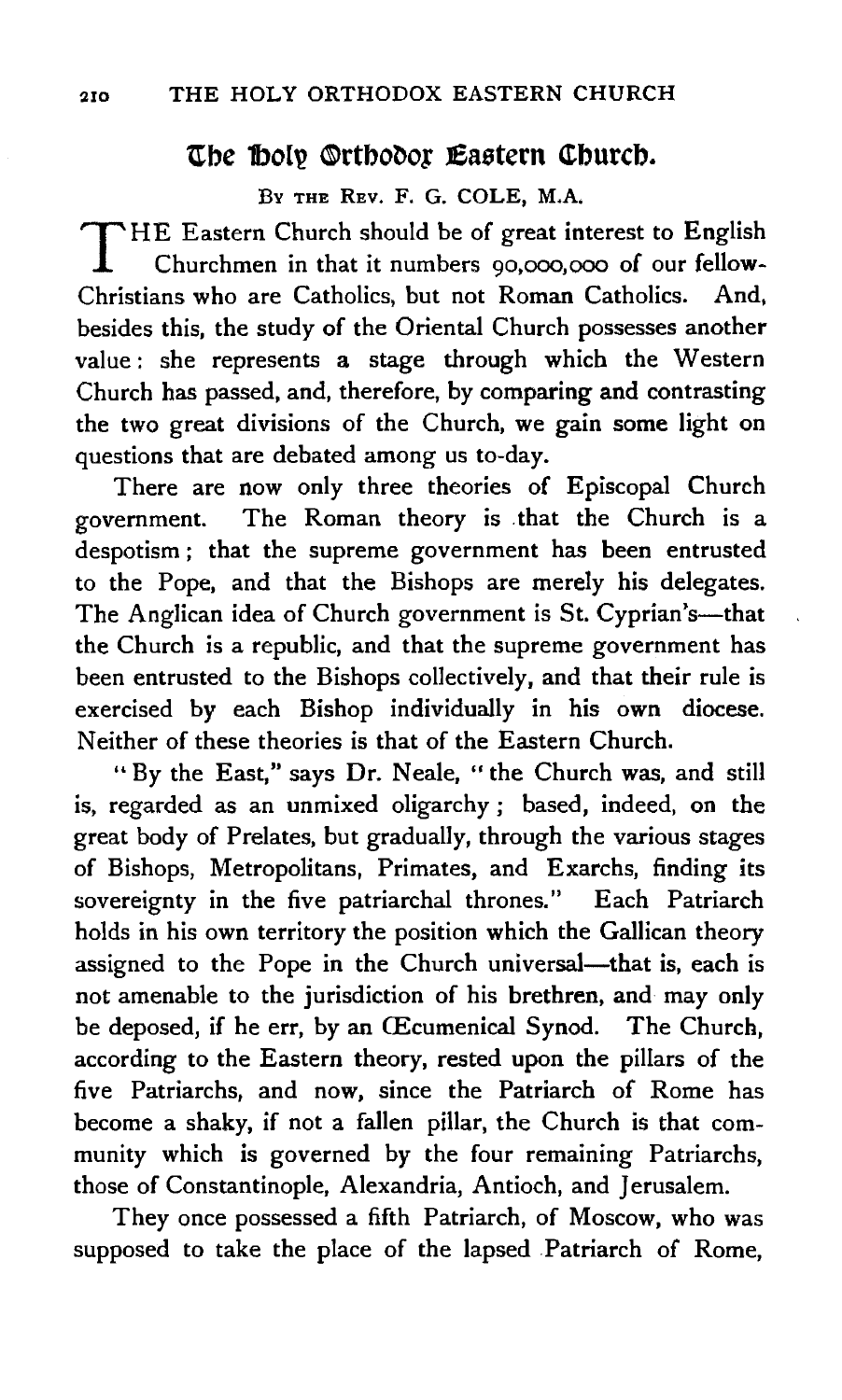and in connection with him I must give a short sketch of the Russian Church.

The conversion of Russia took place finally in 992, through the exertions of Greek missionaries, and for six centuries from that time the Church was governed by a Metropolitan, subject to the Patriarch of Constantinople. When, however, Constantinople was taken by the Turks, it was thought inconvenient that Russia should be subject to a Patriarch who was in the hands of the infidel; and so, in 1582, Job, the forty-sixth Metropolitan, was raised to the dignity of Patriarch of Moscow, thus making up the number of the Patriarchs once more to five. This arrangement lasted for more than a hundred years, during which time ten Patriarchs reigned at Moscow and possessed immense power ; in fact, so great was their splendour and growing power, that when the Patriarch Adrian died in I70I, Peter the Great determined that he should be the last of them, and forbad the appointment of a successor. In  $1721$  he established instead the Holy Governing Synod. It consists of five or six Bishops, three priests, and a layman as Procurator, all appointed by the Czar. The Russian Church is now practically independent, for although she owes a shadowy allegiance to Constantinople, the whole Eastern Church has assigned patriarchal rank to the Holy Synod, and its decrees have the same authority as those of a Patriarch.

Of the 90,ooo,ooo Orthodox Eastern Christians, about *7* s,ooo,ooo belong to the Russian Church; Io,ooo,ooo are subject to Constantinople; 2,ooo,ooo to the newly-formed Holy Synod of Athens; and there are 3,ooo,ooo Roumanians and Servians ; while the Patriarchs of Alexandria, Antioch, and Jerusalem number their people by the thousands only. And so, for all practical purposes. the Russian Church, which numbers seven out of eight Eastern Christians, may be taken as representative of the Eastern Church. The points in which she differs from the rest of the East are very slight ; indeed, there is practically identity of doctrine and discipline and ritual throughout the whole Orthodox Church.

 $14 - 2$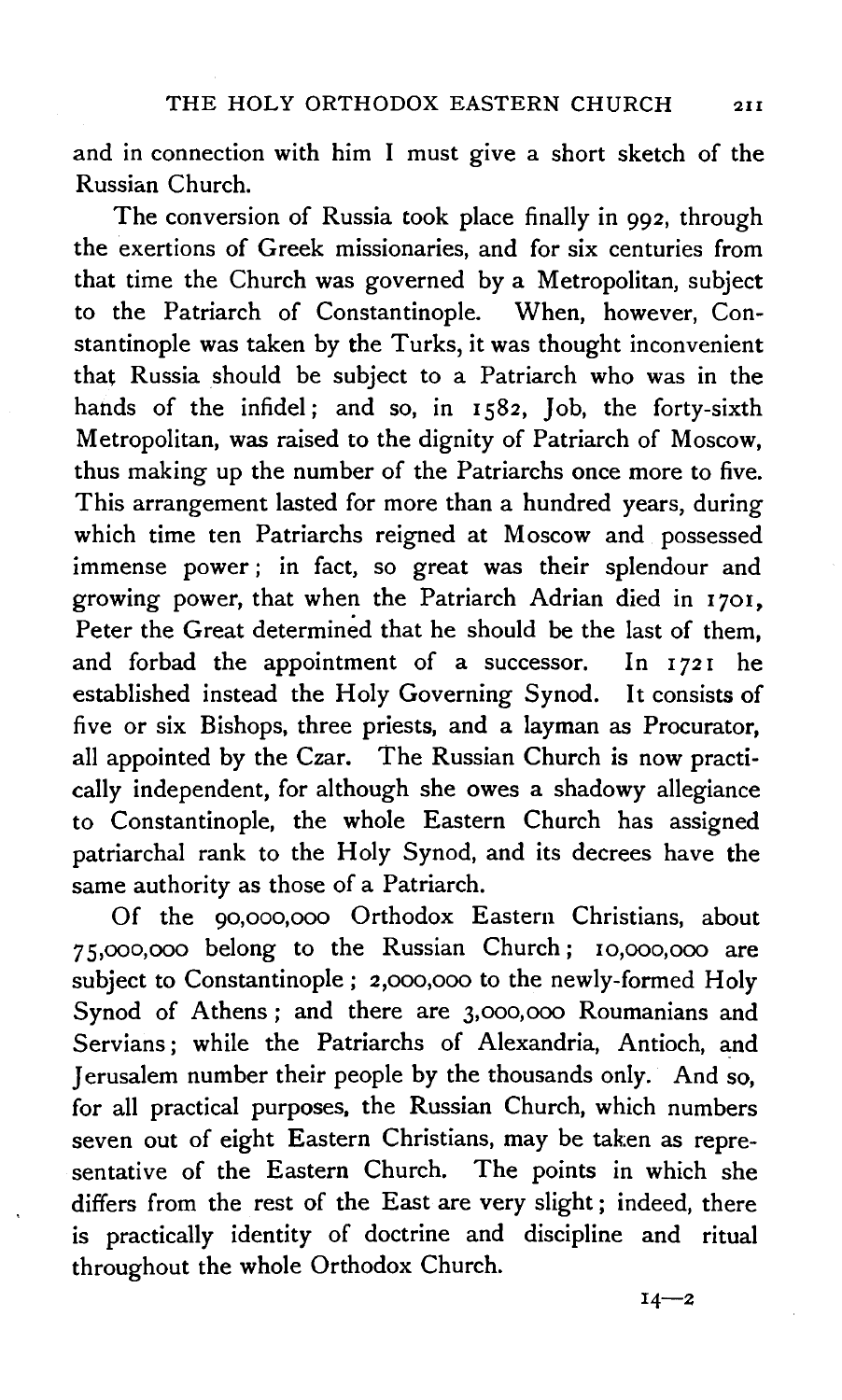## 212 THE HOLY ORTHODOX EASTERN CHURCH

The only real and vital doctrinal difference between the Greek and Roman Churches, if we allow the question of Papal supremacy to be a matter of discipline only, is that concerning the procession of the Holy Spirit. And it is the Eastern subtlety of intellect and love of abstract thought that underlies the problem of the Filioque clause. The Eastern, equally with ourselves, believes that the Holy Ghost proceeds *also from the Son,* as far as the mission of the Holy Ghost to us mortals in time, but he wants to penetrate into that abyss, that eternity where God dwelt before the world was. He not only wants to know something of God in relation to man, but what God is in Himself. And so, while perfectly orthodox on the subject of the Trinity, his subtle mind sees danger in that addition to the creed of Nicæa which asserts that the Holy Ghost proceeds from the Father and the Son. He believes that the statement that He proceeds from the Father alone guards the unity of the Godhead by establishing one fount of Deity. The East and West can sing the Creed together, for they are both orthodox ; but while their voices blend in equal volume as they say, "the Father is God, the Son is God, and the Holy Ghost is God," we seem to hear the deep bass of the East above the West in the next clause, as they thunder forth, "and yet there are not three Gods, but one God." In many respects the English Church during the past fifty years has been returning from exclusively Western dogma to the more subtle theology of the East. The reaction from a forensic view of the Atonement, the conception of the unity of creation as summed up in Christ, the prominence given to the doctrine of the Incarnation, the balancing of the Pauline theology by that of St. John, all that movement which found an exponent in Bishop Westcott, signify a return from the theology of Anselm and Augustine to that of St. Athanasius and the Greek Fathers.

The East, brooding over the mystery of the Blessed Trinity, certainly emphasizes the unity more than the West. This is due partly to the difference between the genius of the Greek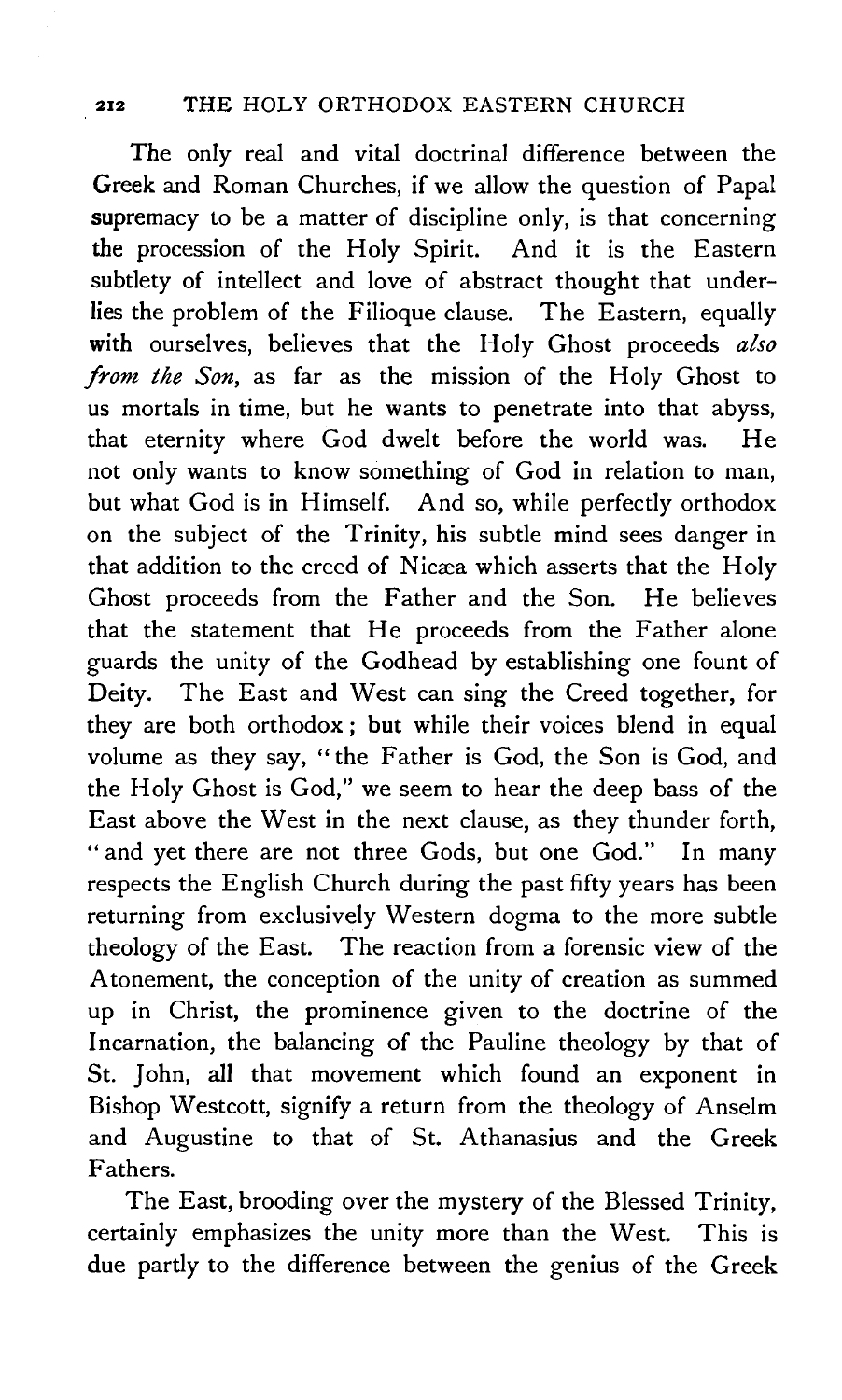and Latin tongues, for the word  $\hat{v}\pi\hat{o}\sigma\tau\hat{a}\sigma\iota\varsigma$  conveys a different impression from that given by the Latin *persona.* And yet nothing is farther from the truth than the idea which Rome tries to insinuate-that the Eastern Church is Sabellian. She simply has a clearer, or, at any rate, a different, conception of the unity of the Trinity. And, I think, it is not correct to say that the chief objection which the Eastern Church has to the Filioque clause is its unlawful interpolation, for she has a deeper reason-she feels instinctively, although she cannot express her meaning clearly in human language, that she is bearing witness against what seems to her an unconscious Tritheism in the West to the great Catholic doctrine of the unity of the Blessed Trinity.

I can but touch on this great subject, and now turn to the points of difference in minor matters between East and West ; and I have chosen for the most part such points as seem to bear a little on Anglican theology, taking them as they occur in order, as we review the seven mysteries of the Eastern Church.

1. *Baptism.-Baptism* is administered throughout the East by trine immersion. Affusion is only allowed in the case of a clinical baptism in extreme illness. Until a hundred years ago converts from the Western Church were rebaptized. The Russian Church was the first to admit such converts without a repetition of Baptism, but the Patriarchs of Constantinople were for some time more conservative, and many individuals among them are still doubtful. As far as one can get at their opinion, it seems to be something of this kind, however illogical and untheological it may sound in our ears—that we Westerns have gone through a ceremony which is sufficient for our regeneration, and which need not be supplemented by immersion in the case of converts, but which is not the Baptism to which it would be safe to entrust the salvation of a real orthodox Eastern.

The form of words used by Easterns in administering Baptism is: " $N$ —, the servant of God, is baptized in the name of the Father, and of the Son, and of the Holy Ghost,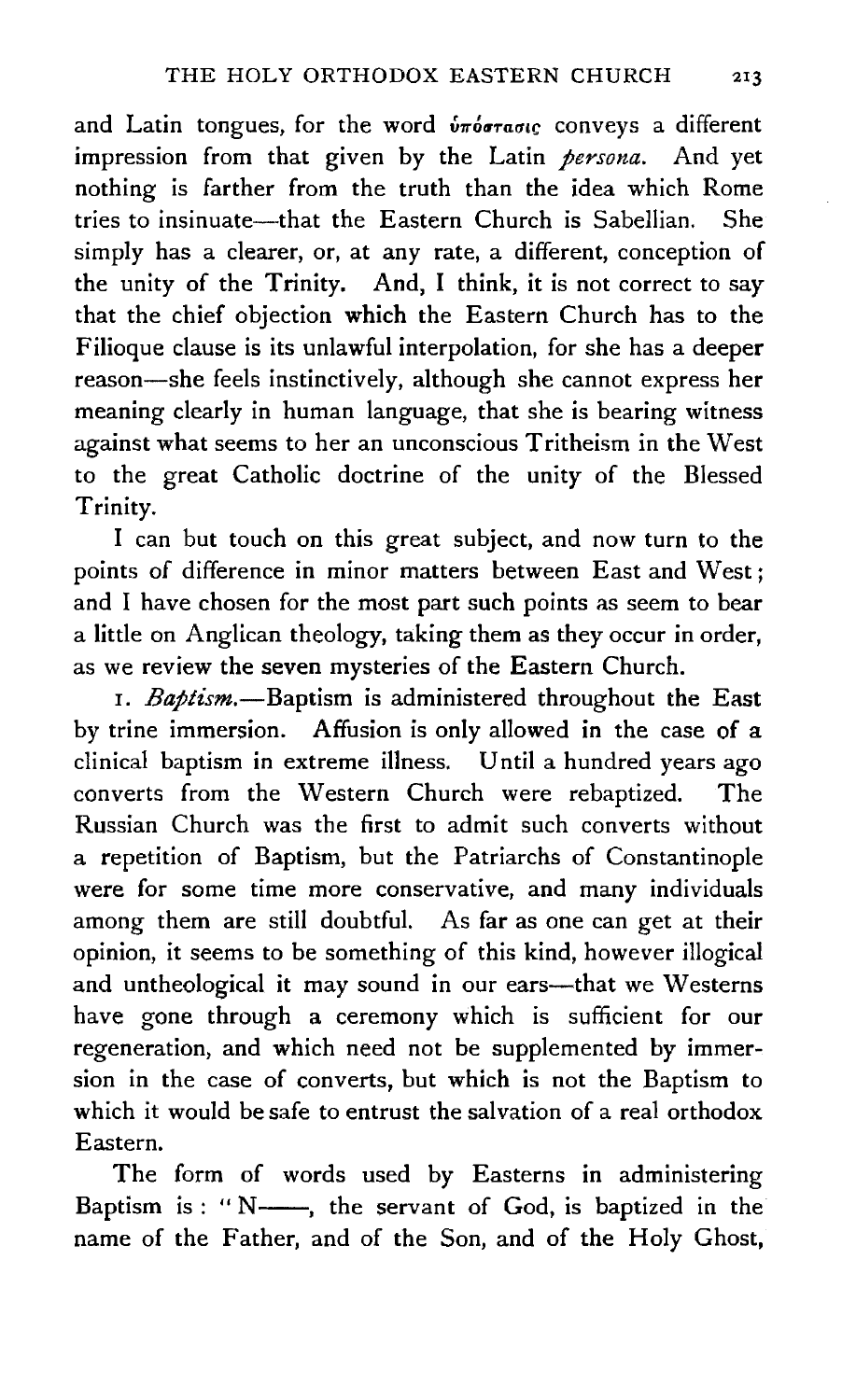now and for ever, and to ages of ages. Amen." Latin writers have objected to this form, while Easterns have retorted that our formula shows egotism on the part of the baptizer. But all respectable theologia'ns have agreed that either form is valid.

2. *The Mystery of Holy Chrism,* or Confirmation, is adminis· tered immediately after Baptism by the priest, who uses oil blessed previously by the Bishop. The essential part of the ceremony is the anointing of the child in several places with the accompanying words: "The seal of the gift of the Holy Ghost. Amen."

Here is a divergence from Western practice, both as to the ordinary minister of the rite and the time of the ceremony. In confirming infants the Eastern Church retains a practice of those centuries of the Church when infant Baptism was held to imply, as a logical sequence, infant Confirmation. The practice of infant Confirmation long remained in the West ; it was the invariable custom, whenever the Bishop himself was the minister of Baptism, and this in earlier times was more frequently the case than in the present day. Queen Elizabeth is said to have been confirmed when three days old by the Bishop who baptized her.

The Eastern practice for priests invariably to give Confirmation seems to have originated from the difficulty of having a Bishop always present to confirm infants, and so a dispensation was given to the priest to use the oil. blessed by the Bishop. Roman theologians of the present day for the most part allow that a priest can confirm by dispensation. This dispensation is rarely or never given ; yet the principle is there. And so we may account for the Eastern practice by supposing that what in the West is an occasional exception has there become the universal rule-namely, that the Bishop should confirm, as it were, at second hand, using the priest as his instrument or deputy to apply the oil which he has blessed.

Infant Communion follows immediately after Confirmation. This custom was also prevalent in the West, being mentioned by Tertullian, Augustine, and many early Fathers, and was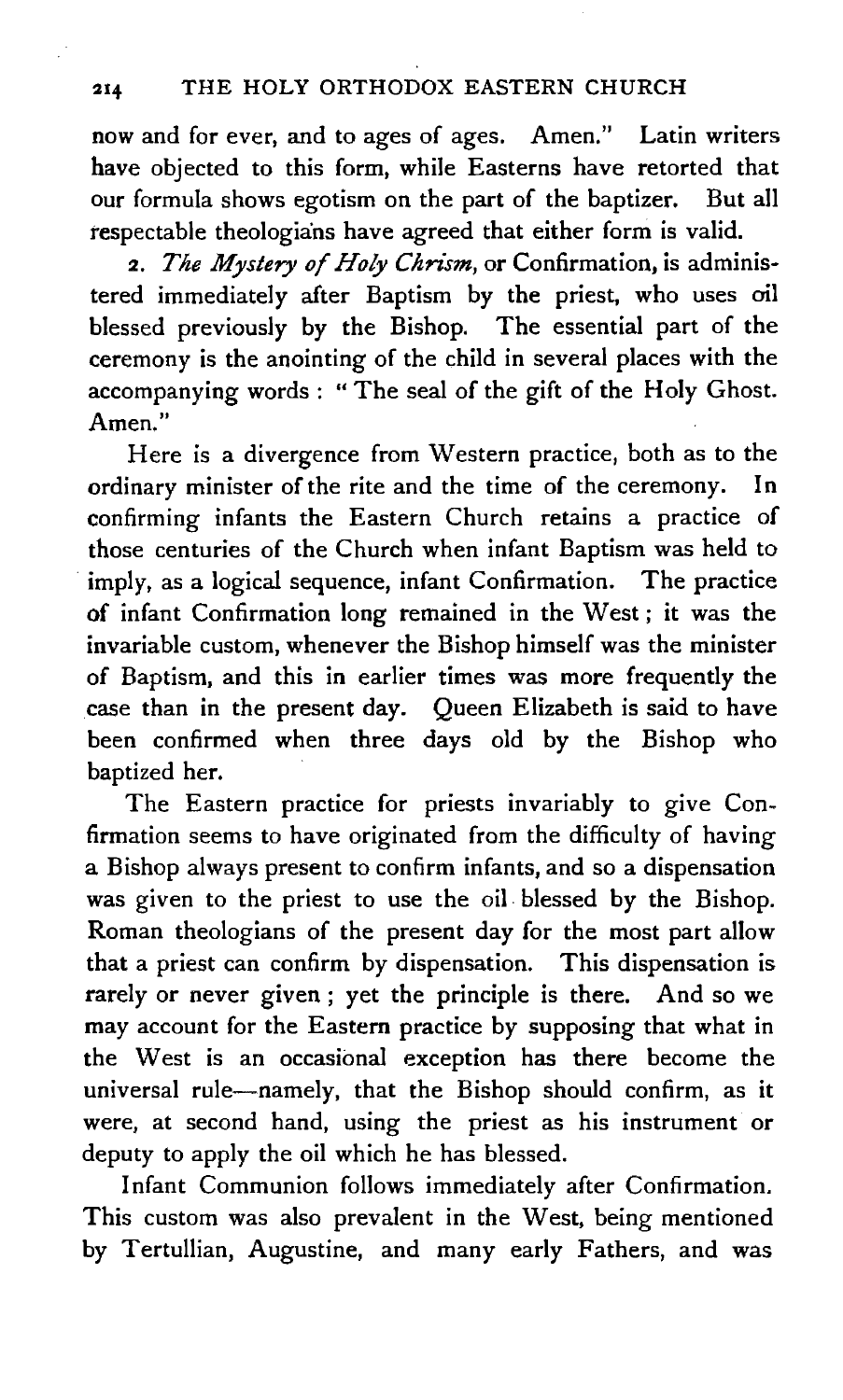not finally discontinued in the West until the Council of Trent.

3. The Mystery of the Holy Eucharist.-The Eastern doctrine was thus defined at the Synod of Bethlehem in 1672: That " after the consecration the bread is transubstantiated. transmuted, and transformed into the very true body of our Lord which was born in Bethlehem of the most pure Virgin, baptized in the river Jordan, suffered, and was buried, rose again, ascended into heaven, sitteth on the right hand of the Father, shall come again in the clouds of heaven; and that the wine is converted and transubstantiated into the very true blood of the Lord, which was shed for the life of the world when He suffered upon the Cross. Further, we believe that, after the consecration of the bread and wine, the substance of the bread and wine no longer remains, but the very body and blood of our Lord under the accidents of bread and wine."

The Russian Bishops were not present at the Synod of Bethlehem, but they accepted its articles, including the one on transubstantiation, with one noteworthy reservation ; for when, a hundred years afterwards, the Russians were preparing an authoritative Catechism, they edited the declaration with an important difference-they left out the word "substance" ("the bread and wine no longer remain"), and, instead of using the word "accidents," they say " under the appearance and form of bread and wine." So that the Eastern Church's universally accepted doctrine of transubstantiation is equivalent to that of the Lateran Council, and does not, like the Council of Trent, involve the Aristotellian teaching as to substance and accident.

The consecration is held to be completed by the invocation of the Holy Spirit upon the Elements, over which our Lord's words of institution have been previously recited. If either of these two things be absent, they believe that, as far as its consecration by an Eastern priest is concerned, the Sacrament would not be valid. They do not, however, condemn the Western form, holding either that the invocation is implied, or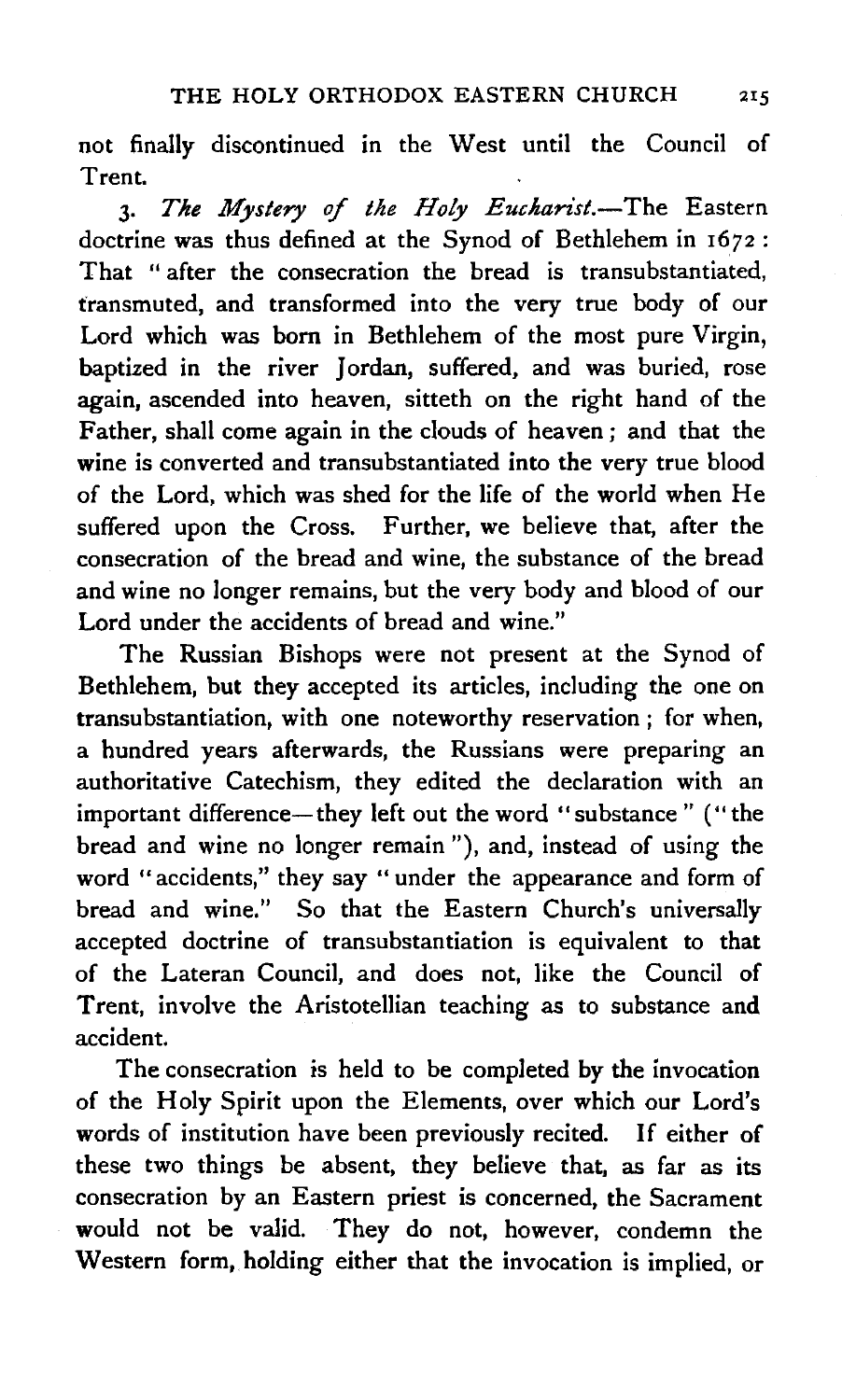that in some mysterious way it is sufficient for the Western Church.

The bread and the wine are administered to the clergy separately as with us ; but for the Communion of the laity the bread is placed in the chalice, and both are administered together in a spoon, the people standing with their hands crossed upon their breasts. The words of administration are: "N----, the servant of God, is made partaker of the pure and holy body and blood of the Lord and God and Saviour Jesus Christ for the remission of his sins and life everlasting."

The custom in the West for the priest to communicate standing may be a relic of this older use.

There are two languages in use in the East for the Liturgy. In Russia and in other Slav nations the language is Old Sclavonic, which differs from Modern Russ about as much as the language of Chaucer differs from Modern English. In the rest of the Eastern Church the language is Classical Greek, which is easily understood by modern Greeks, but is an entirely unknown tongue to the Syrians and Arabs of the three oldest patriarchates.

The Eastern Church has always used leavened bread in the Eucharist. The controversy on this matter is very interesting. I can but give you the conclusions to which I have arrived. One is that our Lord at the institution of the Sacrament used unleavened bread. That is not so obvious as one might be inclined to believe, as the matter is complicated by the apparent discrepancy between St. John and the Synoptists as to the date of the Passover (whether the Last Supper was the Passover, or its preparation) ; but I think we may take it for granted that our Lord used unleavened bread. The other conclusion that seems forced upon one is that during the first thousand years the East universally, and the West for the most part, used leavened bread. This can only be accounted for by the supposition that some burning question raised by the Judaizing party made it desirable to differentiate the Christian Eucharist from the Jewish Passover. Indeed, many Roman writers admit that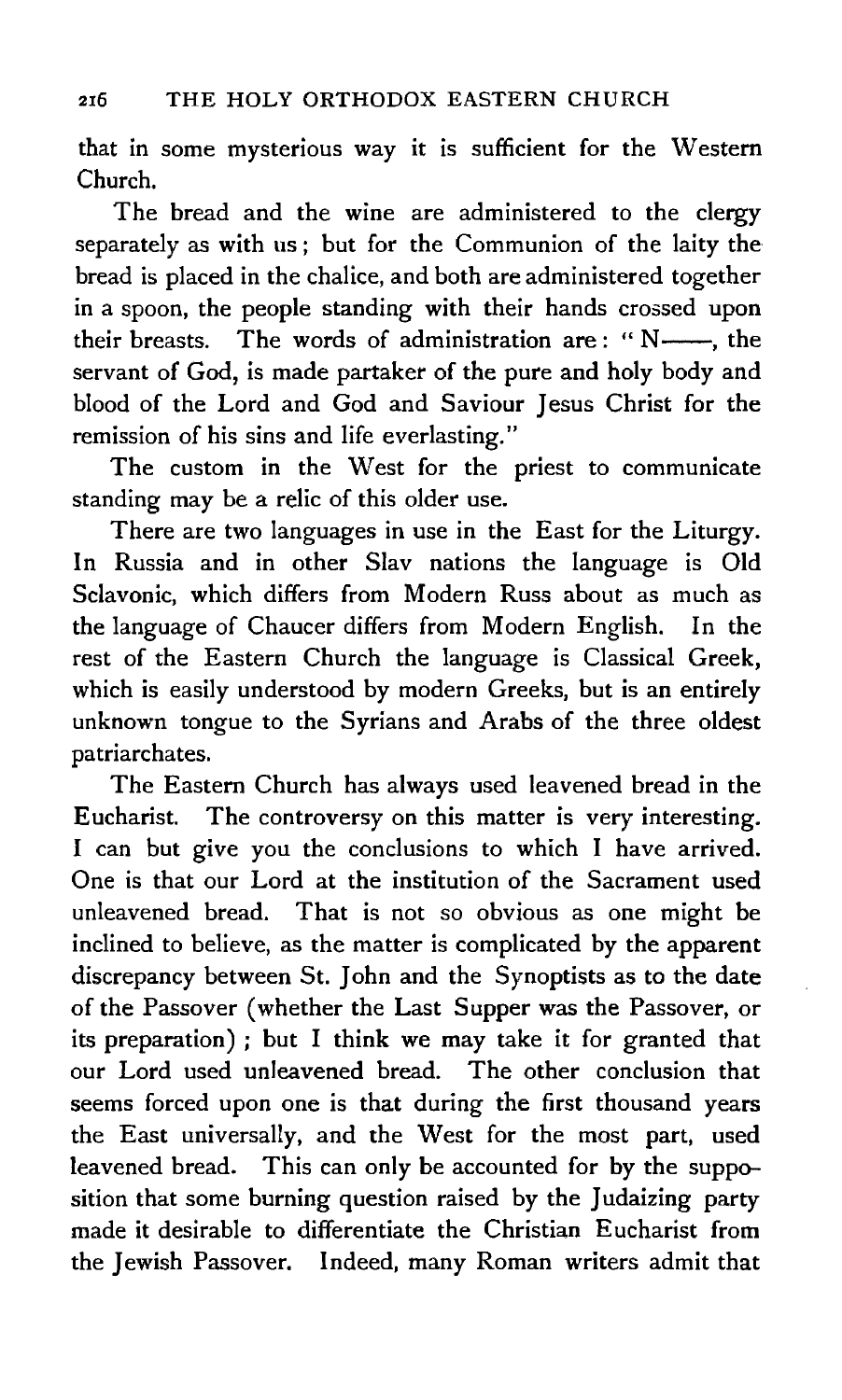the West did use leavened bread, but justify their present use of unleavened or wafer bread on the ground that it is a return, in the teeth of Church custom, when that custom is no longer necessary, to the pure unleavened bread which was used by our Lord Himself at the institution of the Eucharist.

4. Penance.-" Penitence is a mystery, in which he who confesses his sin is, on the outward declaration of the priest, inwardly loosed from his sin by Jesus Christ Himself." Such is the definition of the Russian Catechism. I have seen it stated that the Eastern Church is satisfied with a general confession in public. This is not the case. The Eastern Church requires auricular confession four times a year, but very few except the clergy go to confession oftener than once a year. The form of absolution is precatory, although in Russia there is added, "And I, an unworthy priest, absolve thee from all thy sins" (a Latin interpolation according to Dr. King). But the fact that the form is precatory does not show any difference between the Latin and the Greek doctrine as to the Sacrament of Penance, it being regarded in both Churches as the normal means of the remission of post-Baptismal sin. In Russia, however, the priest is now content with going over the Commandments, and asking the penitent against which he had sinned, so that confession is perhaps less inquisitorial than in the Latin Church.

5. *Ordination*.-The service is short and simple, and there is no delivery of the chalice and paten to the newly-ordained priest. There are minor orders of subdeacon, singer, and reader.

6. *Marriage.-The* parish priests, or white clergy, must be married, and before ordination. This rule seems to have been framed in the interests of the monasteries. For since the Bishops must be unmarried, it is necessary that these should be taken from the monastic, or black clergy, who form a separate and more learned caste. A parish priest whose wife died was formerly compelled to leave his cure and retire into a monastery, but this canon was repealed in 1667. A few unmarried men have been placed in charge of parishes of late years. Perhaps this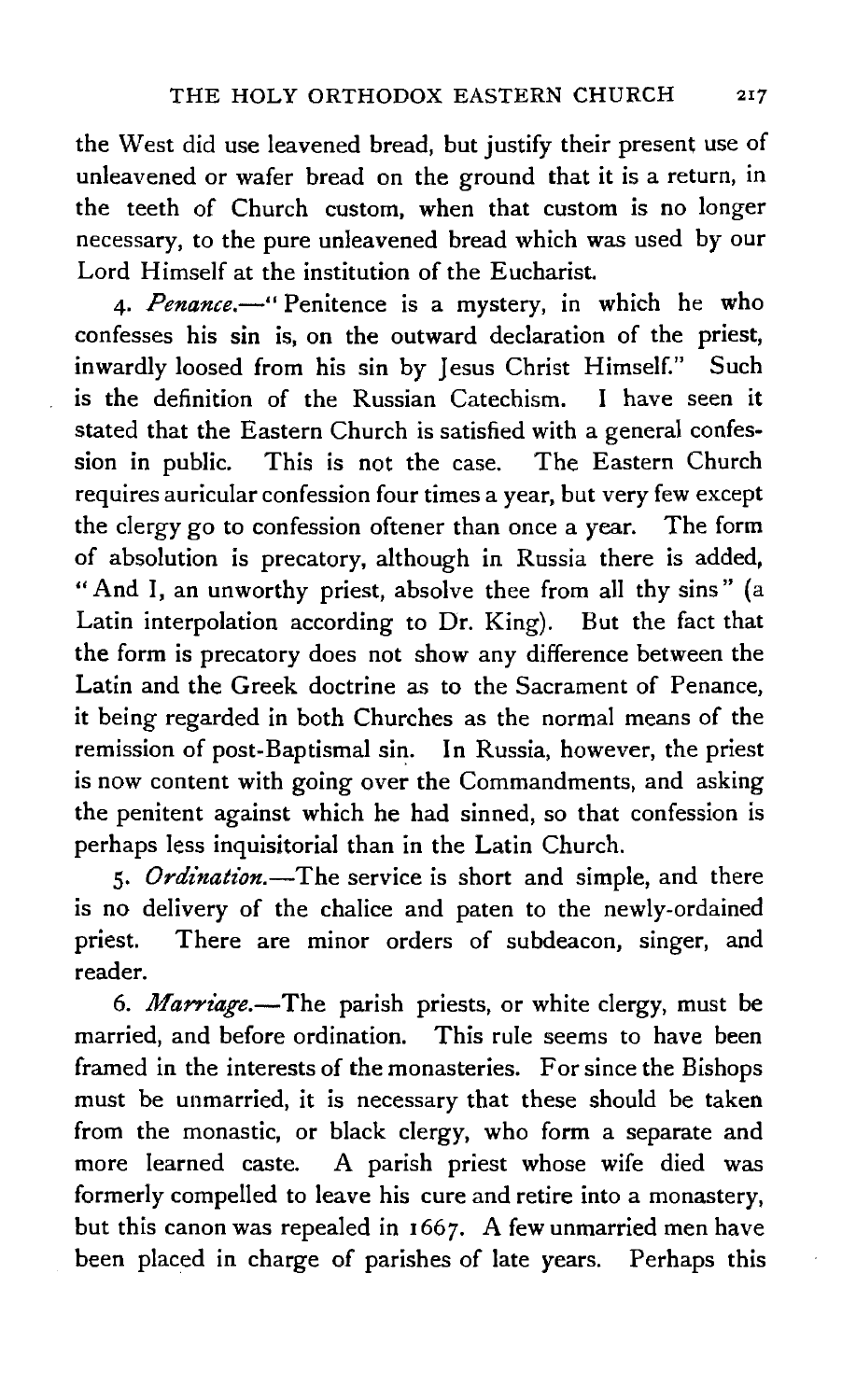marks a revolt on the part of Eastern clergy against the grievous yoke of compulsory matrimony. No ecclesiastical person may marry twice or after ordination ; if he does so, he is degraded from the priesthood, and compelled to serve as a common soldier in the army.

Second marriages, even among the laity, are discouraged by the Eastern Church ; a third marriage is looked upon with even more disfavour, and a fourth marriage is forbidden. This prejudice against second marriages, which is universal in the East and very ancient, seems to confirm the opinion of many scholars that the direction of St. Paul to Timothy as to a priest or deacon being the husband of one wife is a prohibition, not of polygamy, but of remarriage.

While we are considering the question of marriage, we must deplore the facility with which divorces are granted in the East. Marriage is dissolved not only for adultery, but even when one of the parties is imprisoned for three years, or has been absent five years. The difference between the practice of East and West is to be accounted for by the fact that when Constantinople became the seat of the Emperor, the Eastern Church was less free than the Western to frame her own canons, and was compelled to incorporate the Roman law as to divorce, which was laid down in the Code of Justinian. The Eastern ideal is the same as ours. "Those whom God hath joined together let no man put asunder " occurs at least three times in the service of Matrimonial Coronation.

7. Prayer Oil.-The seventh mystery of the Eastern Church differs from the extreme unction of the Latins in that it continues the practice of the Early Church in anointing the sick in order that they may be healed, and it is not regarded chiefly as a preparation for death. It is supposed to be administered by seven priests, on the ground that the Epistle of St. James says that the sick man is to call for the *elders* of the Church. Dr. Neale says that there must be three at least, but probably one usually suffices.

Two questions remain, and with these I conclude. Does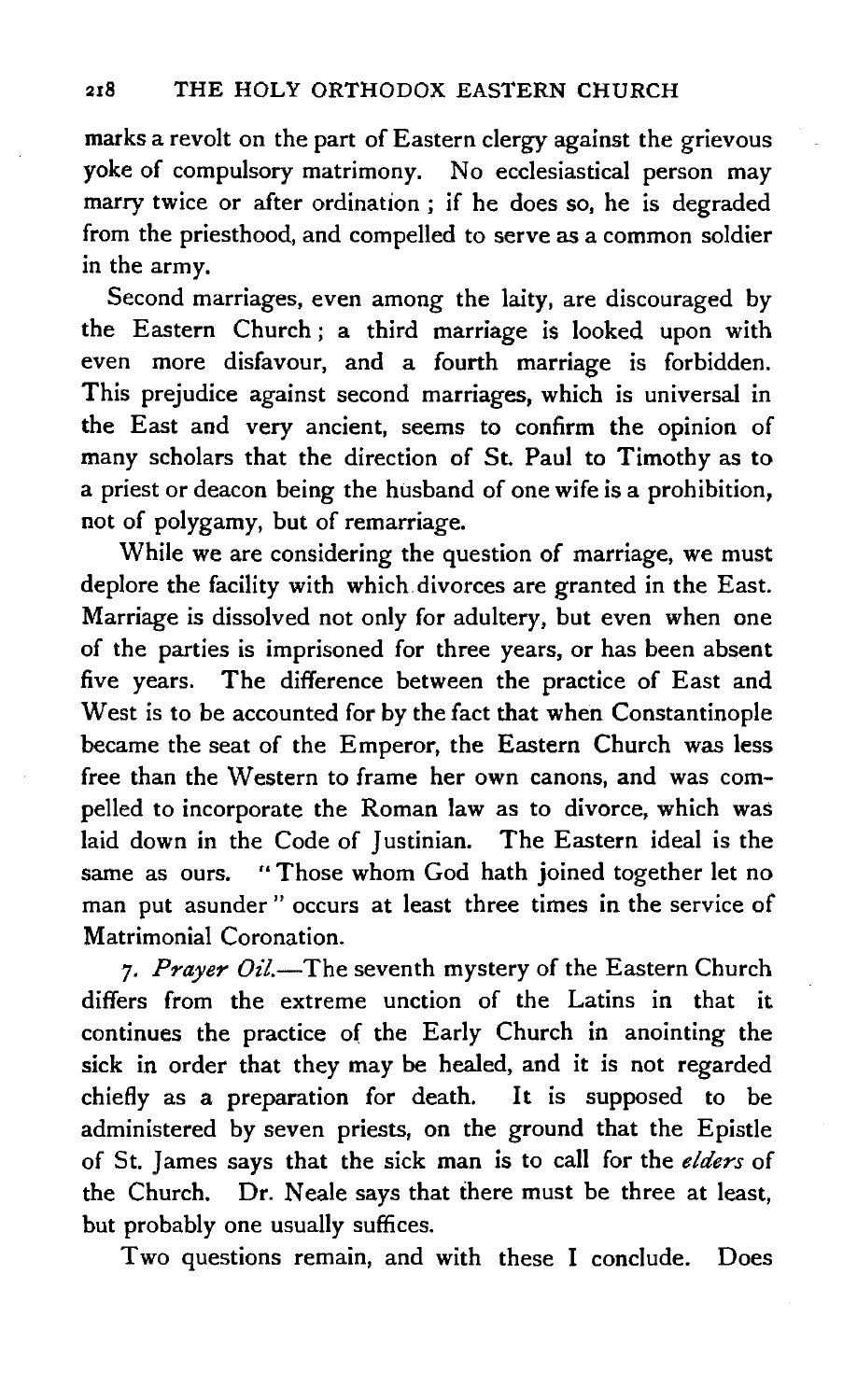the Eastern Church claim, like Rome, to be the sole Church ? What are the prospects of intercommunion with our Church ?

If I were required to give a direct answer to these questions, I should say that, although not committed to any authoritative pronouncement on the subject, most Easterns believe that their Church is the Church in as exclusive a sense as that in which Rome makes a similar claim, and that there is little, if any, chance of any formal intercommunion between the Greek and Anglican communions.

But we shall get the best view of the situation if we contrast the genius of the Greek and Roman Churches. And this we can do by briefly reviewing the titles by which they each like best to be known, which are a key to their character, and gathering from these the nature of their respective claims. The East is Orthodox ; Rome is Catholic. The one claims to be the true Church because she holds the right faith ; the other claims to be the true Church because she is the Divine Society. The East has thought rightly on the truths of religion ; Rome has framed the true Civitas dea. And so the claim of the East to be the true Church does not involve, like that of Rome, the daim to universal sovereignty and territorial jurisdiction. " Why is the Church called Eastern ?" says the Russian Catechism. Because orthodox Christians are chiefly to be found in the East. That shows the attitude of the Easterns towards the rest of the Church. Wherever orthodox people are there is the Church. Hence the Eastern ideal is to have the right faith, while with Rome the chief thing is membership in the one body. To the Eastern it does not matter what you are or where you arewhether your Orders be valid or invalid, whether you have mission or not-so long as you are not orthodox. Indeed, from such a lofty standard of orthodoxy does she look down on the rest of the Church that all our divisions seem to be but interesting varieties of the Western heresy, all due to the rationalizing of the Pope, who, by using *his* reason on matters of faith, opened the flood-gates to other and worse rationalists. Secure in her own orthodoxy, as the true Church of Christ and His Apostles